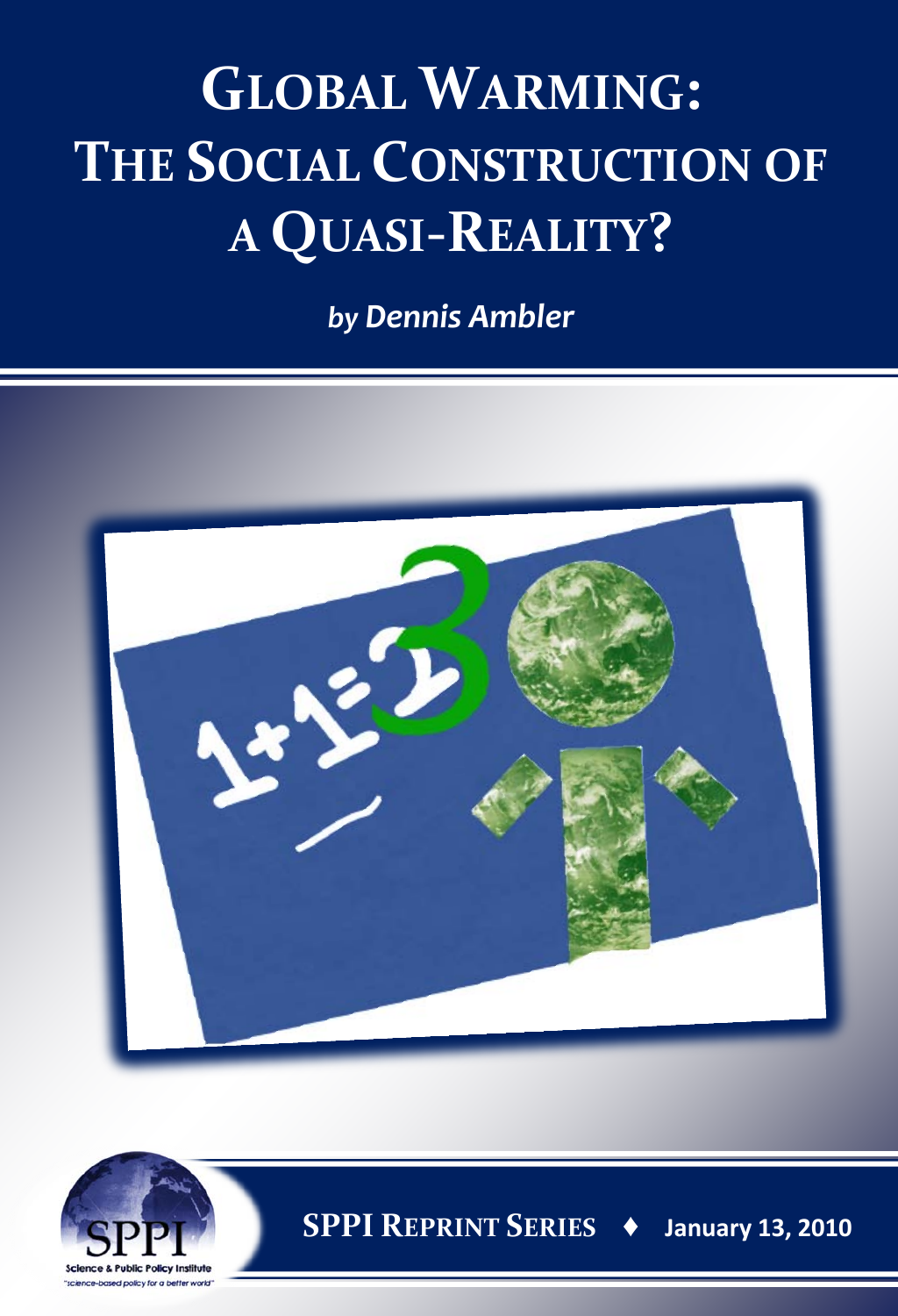#### GLOBAL WARMING: THE SOCIAL CONSTRUCTION OF A QUASI-REALITY?

*by*

Dennis Ambler

*Reprinted from*

### ENERGY & ENVIRONMENT

VOLUME 18 No. 6 2007

MULTI-SCIENCE PUBLISHING CO. LTD. 5 Wates Way, Brentwood, Essex CM15 9TB, United Kingdom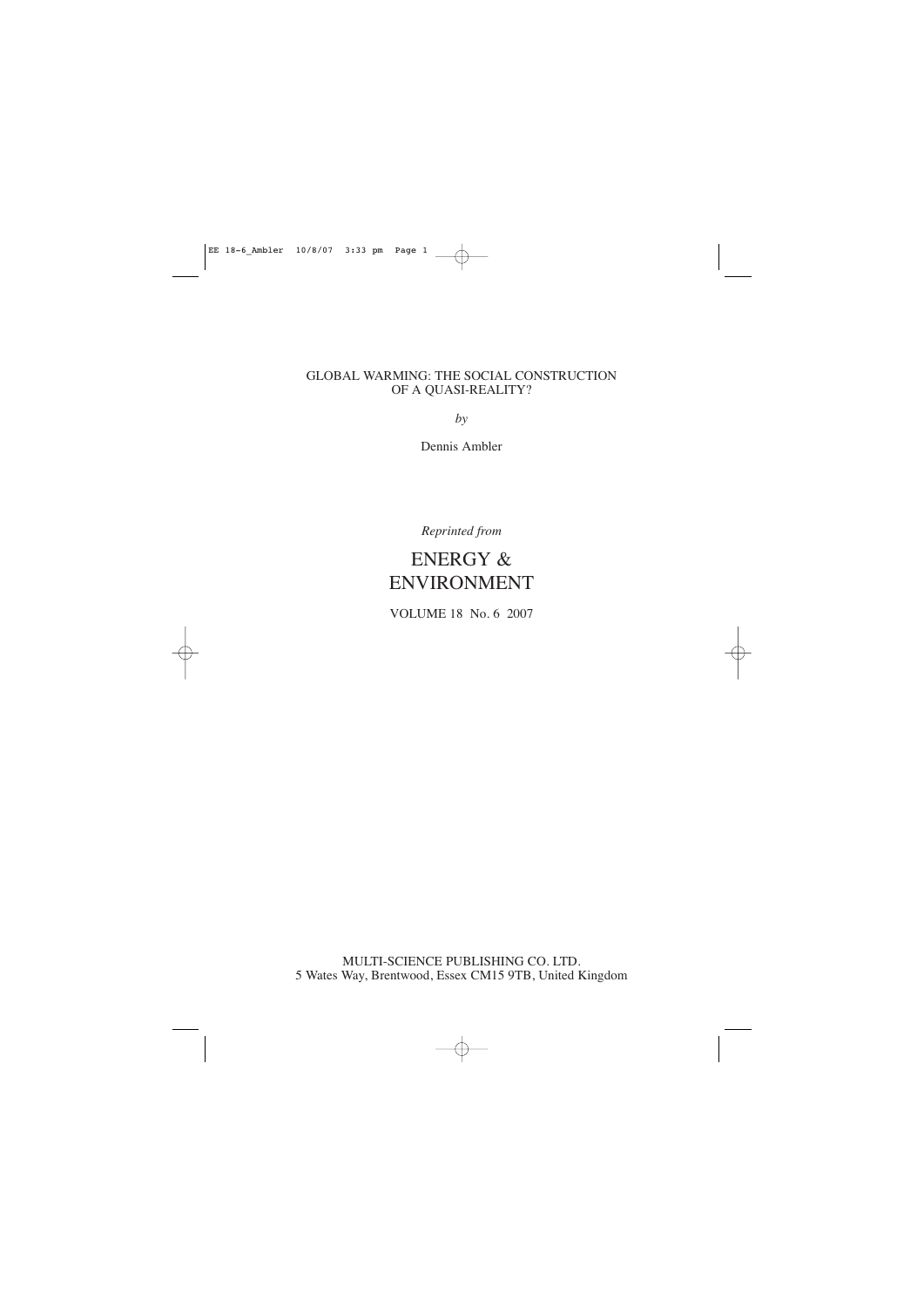#### **GLOBAL WARMING: THE SOCIAL CONSTRUCTION OF A QUASI-REALITY?**

#### **Dennis Ambler**

*Independent Researcher, United Kingdom (E-mail: DAmbler318@aol.com)*

#### **ABSTRACT**

The pressure to prove that anthropogenic global warming is real, and happening now has become so strong, that in spite of major and irresolvable uncertainties in climate models, there is a daily renewal and re-inforcement of the idea of scientific certainty in the mainstream media. Whilst uncertainties are often acknowledged in the body of scientific reports, they are rarely seen in press releases and executive summaries.

This paper examines how an almost mass acceptance of imminent and potentially catastrophic global warming by politicians, the media and the public, has come about and highlights the role of various UK agencies such as the Tyndall Centre for Climate Change Research and the Met Office in producing this result.

#### **1. INTRODUCTION**

The Intergovernmental Panel on Climate Change (IPCC) says the twentieth century warming of 0.6ºC is unparalleled in the last millennium and is 'likely' caused by increasing anthropogenic carbon dioxide levels in the atmosphere since the industrial revolution. The panel further claims that unabated emissions will drive future global temperatures up to dangerous levels, threatening the planet and humanity with extreme weather events. The main tenet of the theory is that atmospheric  $CO<sub>2</sub>$  acts as a 'planetary thermostat' and is a primary influence on feedback effects that alter ice caps and the oceans. This thermostat, it is claimed, can be manipulated simply by reducing anthropogenic CO<sub>2</sub> emissions to an internationally agreed 'safe' level, thereby controlling global temperature. The presentation of the current climate as demonstrating 'unprecedented' warmth is pivotal to establishing and sustaining popular belief in the theory. I submit that observational British and other Northern Hemisphere data are in conflict with these claims.

Why then, does government promote this perception? I suggest that a primary driver has been the knowledge of an impending energy gap in the next decade, as nuclear power stations are decommissioned and necessary decisions to rebuild have been delayed because of public concern following Three Mile Island and Chernobyl. For consistency in delivery of base power output, nuclear is seen as the only option to replace coal, even though many decades of UK coal reserves still exist, but were abandoned for political reasons in the 1980s and 90s. Ironically, coal imports in 2005 rose to a record 44 million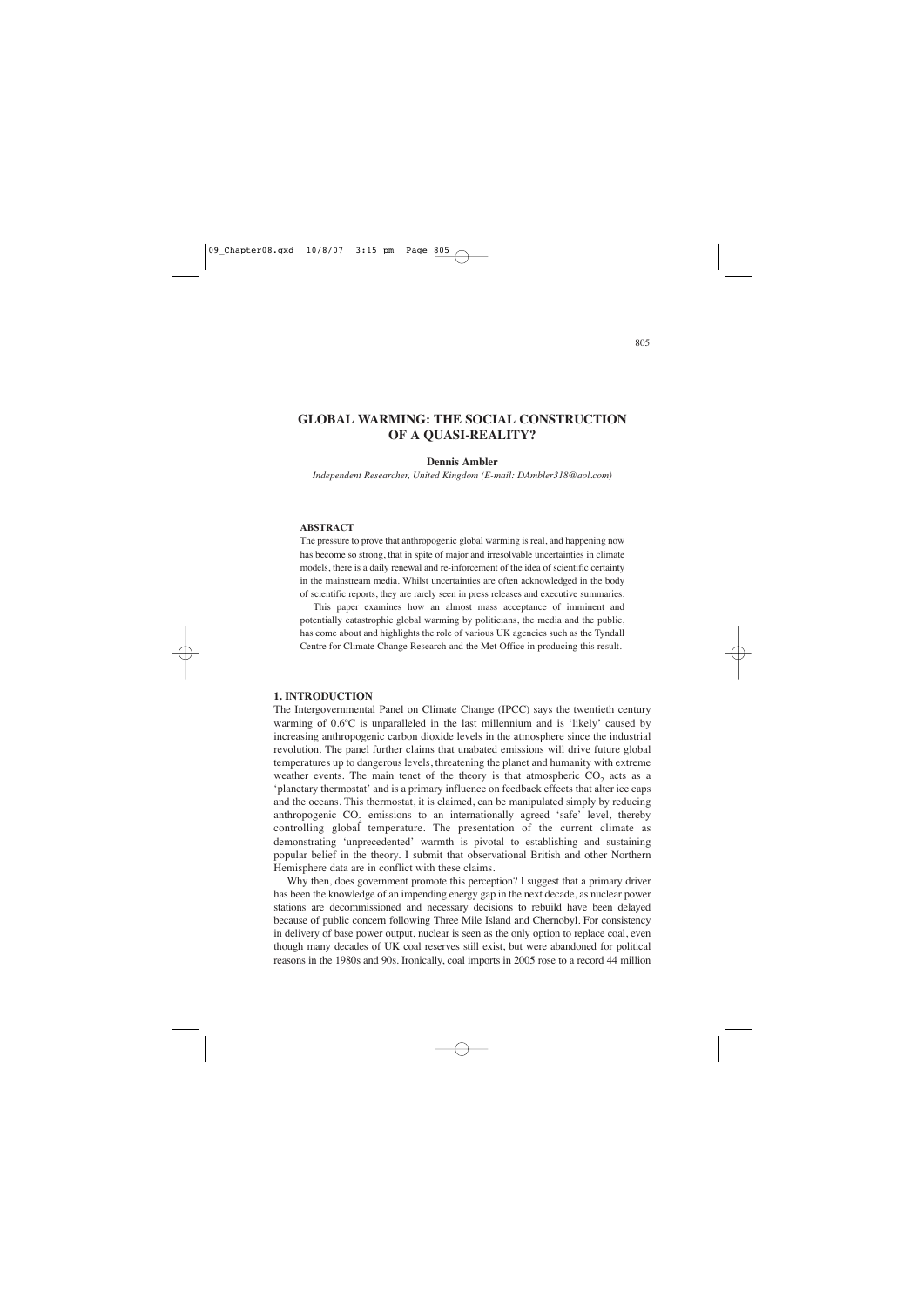tonnes and some 34 percent of UK electricity generation came from coal. Major sources of imports include Russia, Australia, Colombia, South Africa and Indonesia.1

#### **2. PUBLIC OPINION**

In order to move the agenda forward, it has been necessary to inform public opinion. In reality, 'Public Opinion' per se does not exist, but is created and recreated on a daily basis. The day's agenda is set by the morning headlines, with news bulletins repeated continually throughout 24 hours. In the case of environmental issues, those headlines are fed by press releases from official sources and from Non-Governmental Agencies, (NGO's). Thus the prevailing view is presented to the public, harvested as public opinion by various surveys or polls and then presented back to reflect the current agenda, for example, "Britons Happy to Pay for Carbon Cuts-Ofgem Survey."2

There is constant reinforcement of the paradigm by conflating any natural event with global warming. From polar bears on ice floes to penguins in the Antarctic, imagery is used powerfully and effectively for implanting the global warming message in the public consciousness. During the past year, the pressure to accept anthropogenic global warming as incontrovertible fact has been raised to fever pitch. Major focal points have been the film 'An Inconvenient Truth' by former United States vicepresident Al Gore, the Stern Review of the Economics of Climate Change and the IPCC Fourth Assessment Report (AR4), Summary for Policy Makers.

There has been massive and uncritical media coverage of these events with global repetition of the same phrases such as "the debate is now over", the "tipping point has been reached" or, "ten years to save the planet". Such is the social pressure that contrary views are treated with extreme hostility and it has to be recognised that a major transformation of public perception has been achieved. Who then, have been the main actors in this process?

The major environmentalist NGO's have considerable input into government, especially through the Cabinet Office and several 'think-tanks'. For example, former Environment Minister David Miliband saw the mission of the Department for Environment and Rural Affairs (Defra) as enabling a move towards what the World Wildlife Fund, (WWF), calls "one planet living."<sup>3</sup> The leader of the UK opposition, David Cameron, follows a similar line. He made a much-publicised visit to Norway in April 2006 "to see global warming for himself at first hand". This was very much a WWF event and was used extensively as publicity by them. The following is an extract from his Norway speech:<sup>4</sup>

"*I'm enormously grateful to WWF for arranging this visit. It was great to meet their experts who understand so deeply the impact climate change is having, and whose important works underpins WWF's call for action.*"

The fact that an advocacy group is regarded as an objective scientific source shows the extent of the political influence now enjoyed by such groups. There are considerable data that show the Arctic was warmer in the 1930's than now and the point was obviously addressed in Mr Cameron's briefing because he had this to say: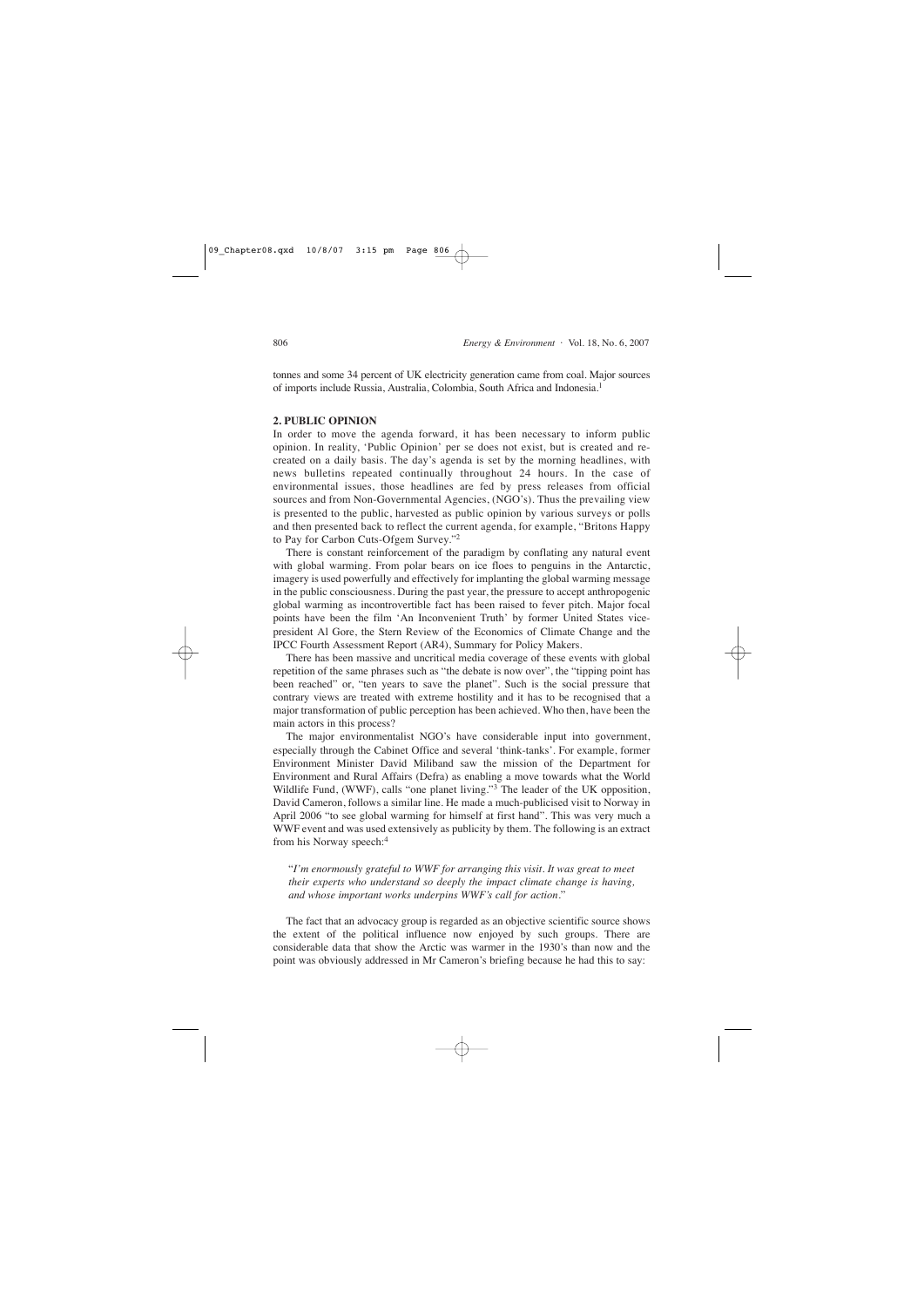"*It's true that some parts of the planet got warmer in that period, but not all. In fact a number of Arctic research stations reported a drop in average temperatures during that time. Whereas in the current period of warming, there has been a consistent rise in temperatures right across the Arctic.*"

However in Norway, although the highest annual temperature was recorded in 1994, the highest monthly temperature for Oslo was 22.7°C in July 1901. The highest maximum was 35.6°C in June 1970 at Nesbyen.<sup>5</sup> In Iceland, Rauferhofn was 3.6°C colder in 1979 than 1933, and in 1999 was still 0.9°C below 1933.6

Elsewhere, the Alaska Climate Research Centre reports that: "... since 1977 little additional warming has occurred in Alaska with the exception of Barrow and a few other locations. The stepwise shift appearing in the temperature data in 1976 corresponds to a phase shift of the Pacific Decadal Oscillation from a negative phase to a positive phase."7,8,9,10

Press releases from a multitude of research agencies play an important role in promoting the idea of inexorable warming. The main UK agencies are the Met Office, its research and climate-modelling arm, the Hadley Centre, the Tyndall Centre for Climate Change Research, the Climatic Research Unit at the University of East Anglia, (CRU) and the British Antarctic Survey, (BAS). They all issue regular press feeds, which are highly significant in moulding public perception.

#### **3. ROBUST CLIMATE MODELS**

In 1999 in Helsinki, a series of European Union ECLAT-2 climate change modelling workshops commenced and was intended to address uncertainty in climate models.<sup>11</sup> This quote is from the introduction:

"*The climate system, as a complex non-linear dynamic system, is indeterminate (Shukla, 1998) and even with perfect models and unlimited computing power, for a given forcing scenario a range of future climates will always be simulated.It is for this reason that the Intergovernmental Panel on Climate Change (IPCC) has always adopted the term, projection*".

Since then, stated confidence levels in climate models have been ramped up to the point that computer simulations and projections are now firm and "robust" *predictions*. The government chief scientist commented in January 2006: "Over the past five years the science of climate change has become very secure." However, only a year earlier, a Hadley Centre publication in January 2005 contradicted this view, prior to the conference on Dangerous Climate Change at the Met office headquarters in Exeter.<sup>12</sup> The document was called "Stabilizing Climate To Avoid Dangerous Climate Change" and was described as a "current summary of relevant research".<sup>13</sup>

Significantly, in the light of claims that the debate is over, it stated that what constitutes 'dangerous' climate change, in the context of the UN Framework Convention on Climate Change, was still open to debate. It then proceeded to dramatically undermine the claims of scientific certainty: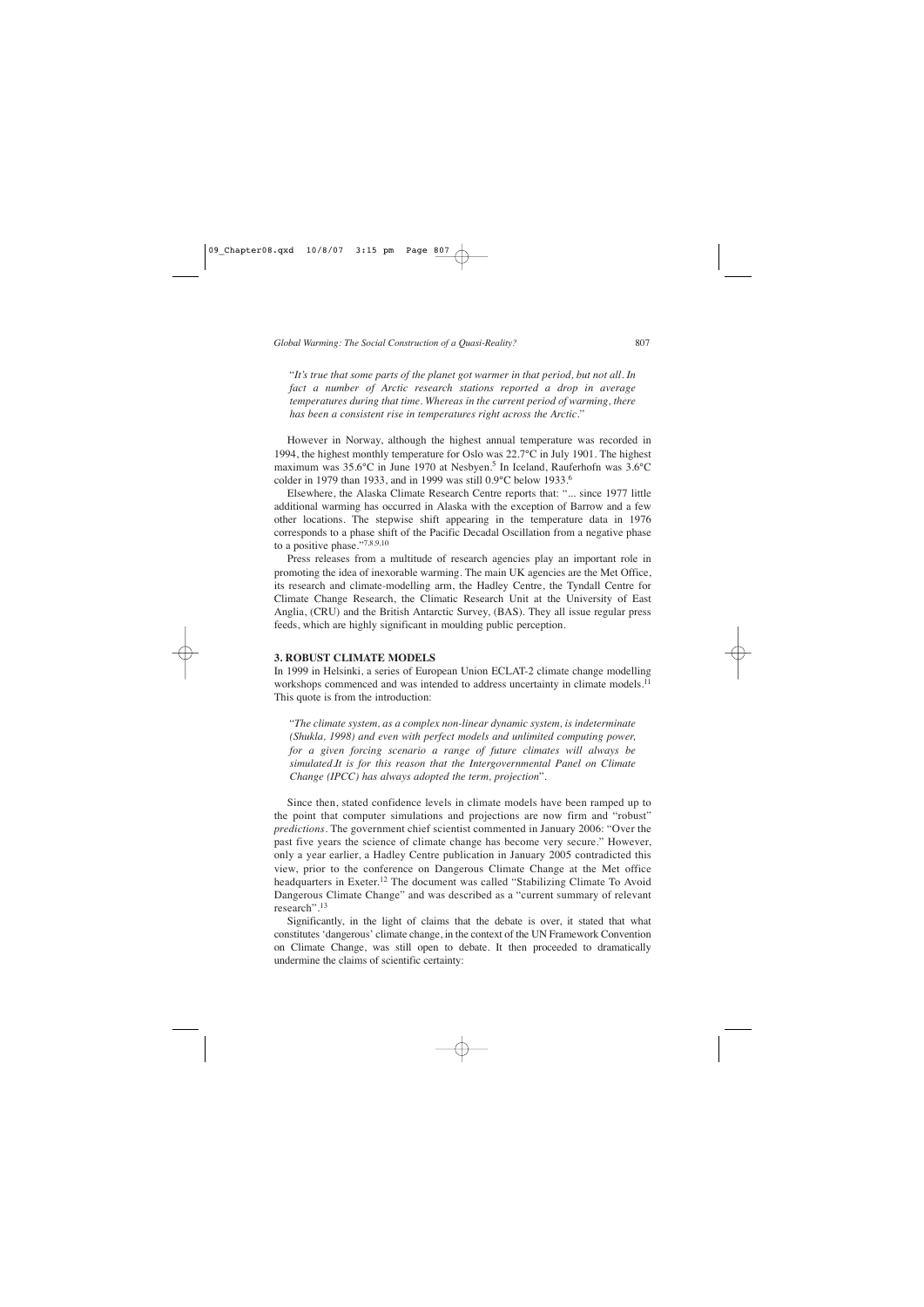"*Once we decide what degree of temperature rise the world can tolerate, we then have to estimate what greenhouse gas concentrations in the atmosphere should be limited to, and how quickly they should be allowed to change. These are very uncertain because we do not know exactly how the climate system responds to greenhouse gases.*"

"*The next stage is to calculate what emissions of greenhouse gases would be allowable, in order to keep below the limit of greenhouse gas concentrations. This is even more uncertain, thanks to our imperfect understanding of the carbon cycle (and chemical cycles) and how this feeds back into the climate system.*"

The conference unfolded as if such uncertainties did not exist, a mind set which I suggest can be traced back to the ECLAT-2 workshops. The major uncertainties were encapsulated in this summary from ECLAT-2:

"*...uncertainty arises from two quite different sources-'incomplete' knowledge and 'unknowable' knowledge. 'Incomplete' knowledge affects much of our model design, whether they be climate models (e.g. poorly understood cloud Physics) or impact models (e.g. poorly known plant physiological responses to changing atmospheric nutrients).*"

"*Unknowable' knowledge arises from the inherent indeterminacy of future human society and of the climate system. Human (and therefore social) actions are not predictable in any deterministic sense and we will always have to create future greenhouse gas emissions trajectories on the basis of indeterminate scenario analysis.*"

Whilst probably not intended, I feel the main message taken away was, "An excessive emphasis on uncertainties might detract from important messages about likely consequences of climate change."

#### **4. THE SOCIAL CONSTRUCTION OF A QUASI-REALITY**

In 2000, the Tyndall Centre for Climate Change was established, based at the University of East Anglia, with regional offices at the Universities of Manchester, Southampton, Sussex, Oxford and Newcastle, together known as the Tyndall Consortium. They interact closely with all UK agencies and with European agencies such as the Potsdam Institute, whose Director is an advisor to and ex-Research Director of Tyndall. Greenpeace are represented both at Tyndall and Potsdam; Tyndall, Potsdam and WWF are part of the European Climate Forum. There is thus a major network, including NGOs, sharing staff, data and agenda.

Tyndall aims to "exert a seminal influence on the design and achievability of the long-term strategic objectives of UK and international climate policy". It seeks to integrate scientific and social disciplines in promoting the idea of anthropogenic climate change and to stimulate public policy initiatives on energy and transport. A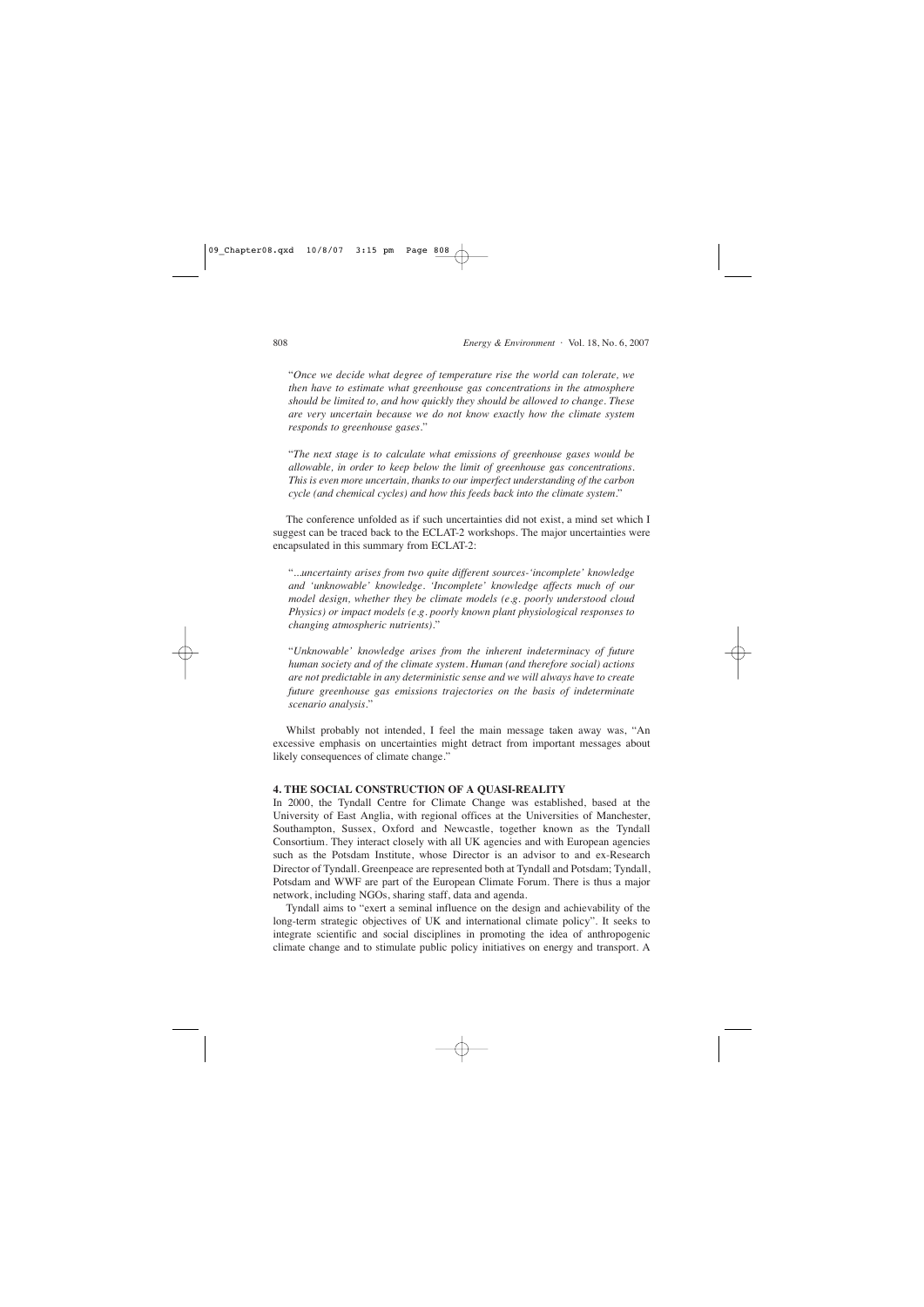2005 working paper provided an insight into the management of global warming perception in the public domain:

"*Does tomorrow ever come? Disaster narrative and public perceptions of climate change", was an assessment of public perception of the disaster movie, "The Day After Tomorrow", based upon a supposed breakdown of the Thermo-Haline Circulation.*<sup>14</sup>

The researchers acknowledged this as an extremely unlikely event, concluding that the science was too uncertain and subjective judgements were not appropriate. They further commented that there was no globally accepted consensus on the likelihood or extent of rapid climate change and agreement among scientists and policy makers over the 'danger' posed by abrupt changes in the climate system appeared unlikely.

However, DEFRA and the Natural Environmental Research Council, still promote the idea via the Rapid Climate Change website:

"*Luckily the new ice age from 'The Day After Tomorrow' is fiction, not future. But strange as it seems, global warming might bring colder winters to the UK and parts of North-West Europe. And if it happens, the change could take place over only a decade or so.*"15

Tyndall researchers found that that after viewing the film, more viewers were motivated to act on climate change than before and less than 5 percent believed that there was no point in taking action. There was increased but short-lived awareness of climate change and the public were unclear what personal measures they could take to mitigate climate change. (The growth of the 'carbon footprint' meme seems to have addressed this, we can all save the planet by reducing our own footprint, but only if we 'act now'.)

The paper suggests the use of 'trusted messengers' to improve credibility in the communication of climate change to lay audiences, after Moser and Dilling (2004: p.41.) Briefly, this translates as using industry leaders to communicate with industry audiences, religious leaders to provide a moral argument and artists and musicians to translate the 'dry' scientific matter, into a "deeply human affair".

One need only think of recent statements from prominent people such as Sir Richard Branson, the Archbishop of Canterbury and various actors and pop stars to see the successful implementation of this approach.

The socio-psychological mechanisms at work were skilfully identified in another Tyndall working paper 'The Social Simulation of the Public Perception of Weather Events and their Effect upon the Development of Belief in Anthropogenic Climate Change.<sup>16</sup>

*The paper is described as 'presenting a quantitative dynamic simulation model of the social construction of a quasi-reality, a reality thus far defined by expert knowledge and surrounded by uncertainty.*'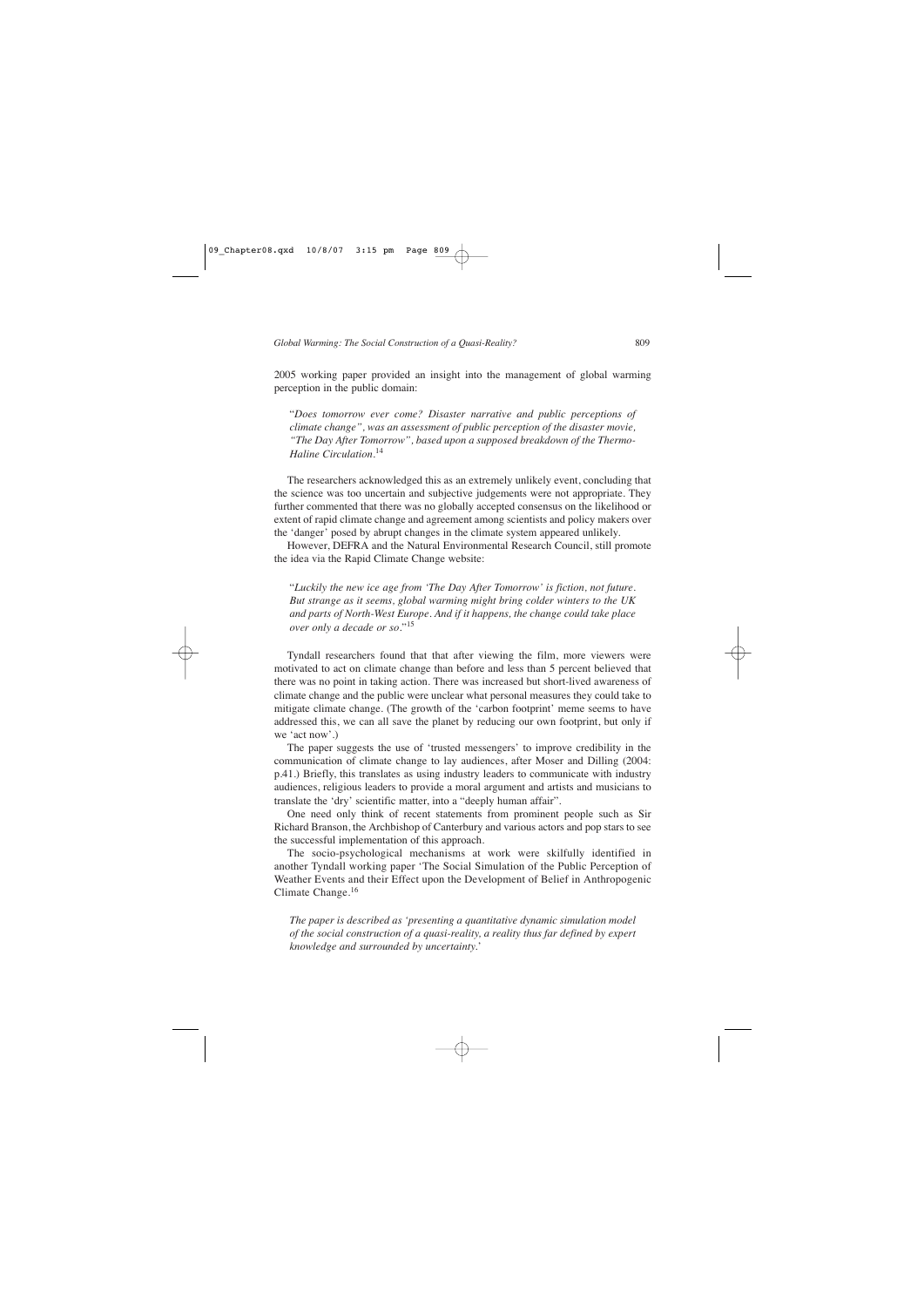"*...forces act to maintain or denounce a perceived reality, which has already been constructed. That is, an issue introduced by science (or media for that matter) needs continual expression of confirmation if it is to be maintained as an issue. How do people make sense or construct a reality of something that they can never experience in its totality (climate) and a reality that has not yet manifested (i.e. climate change)?*"

They further question how a belief in global warming, or climate change can be maintained in the public perception in order to support heavily contested potential policy changes. The paper concludes that to endorse policy change, people must *believe* that global warming will become a reality sometime in the future. This is embodied in the oftrepeated phrase, 'ten years to save the planet'. (In commerce, the use of a time-limited offer is a basic selling tool and induces a sense of urgency and a call to action.)

The most telling observation concerns the language used to describe the concept of global warming. They note that if the term 'global warming' is used, only positive temperature anomalies will be seen as indicating change, whereas if 'climate change' is used then both positive and negative anomalies can be seen as indicators of change. It is proposed that where climate change is the term used in preference to global warming, that unseasonably *cold temperatures* should also be interpreted as a sign of *global warming*.

This approach is seen quite widely; when the public question the reality of global warming in the midst of a cold spell, they are told it is to be expected, as a result of increasing carbon emissions.

Tyndall input can be found in most official reports and statements on climate matters, very significantly with the Intergovernmental Panel on Climate Change, (IPCC) and the Stern Review, but also in a myriad other initiatives, for example:

"*Carbon Rationing to save the planet", January 2004: "Carbon cards...each adult would be given a smart card that only allows them to use a certain amount of carbon 'units'. Every year the nation's total number of units would decrease, thus reducing greenhouse gases.*"17

*Air travel: "Everyone's carbon dioxide emissions must go to zero to allow for aviation pollution, reveals major analysis of UK climate change targets." September 2005* <sup>18</sup>

#### **5. A MATTER OF RECORD**

The Met office publishes monthly temperatures for the UK, usually presented as charts of 'anomalies' compared to the 'average' thirty-year period 1961-1990. This was a fairly cold period whose temperature record is invariably exceeded by present day figures.

One of the longest running temperature records in the world is the Central England Temperature record,  $(CET)$ <sup>19</sup> Examination of that record demonstrates a lack of correlation between atmospheric  $CO<sub>2</sub>$  levels and temperature over varying comparison periods, including the twentieth century. (The Central England Temperature is based on a paper by Gordon Manley: Manley, G., 1974: Central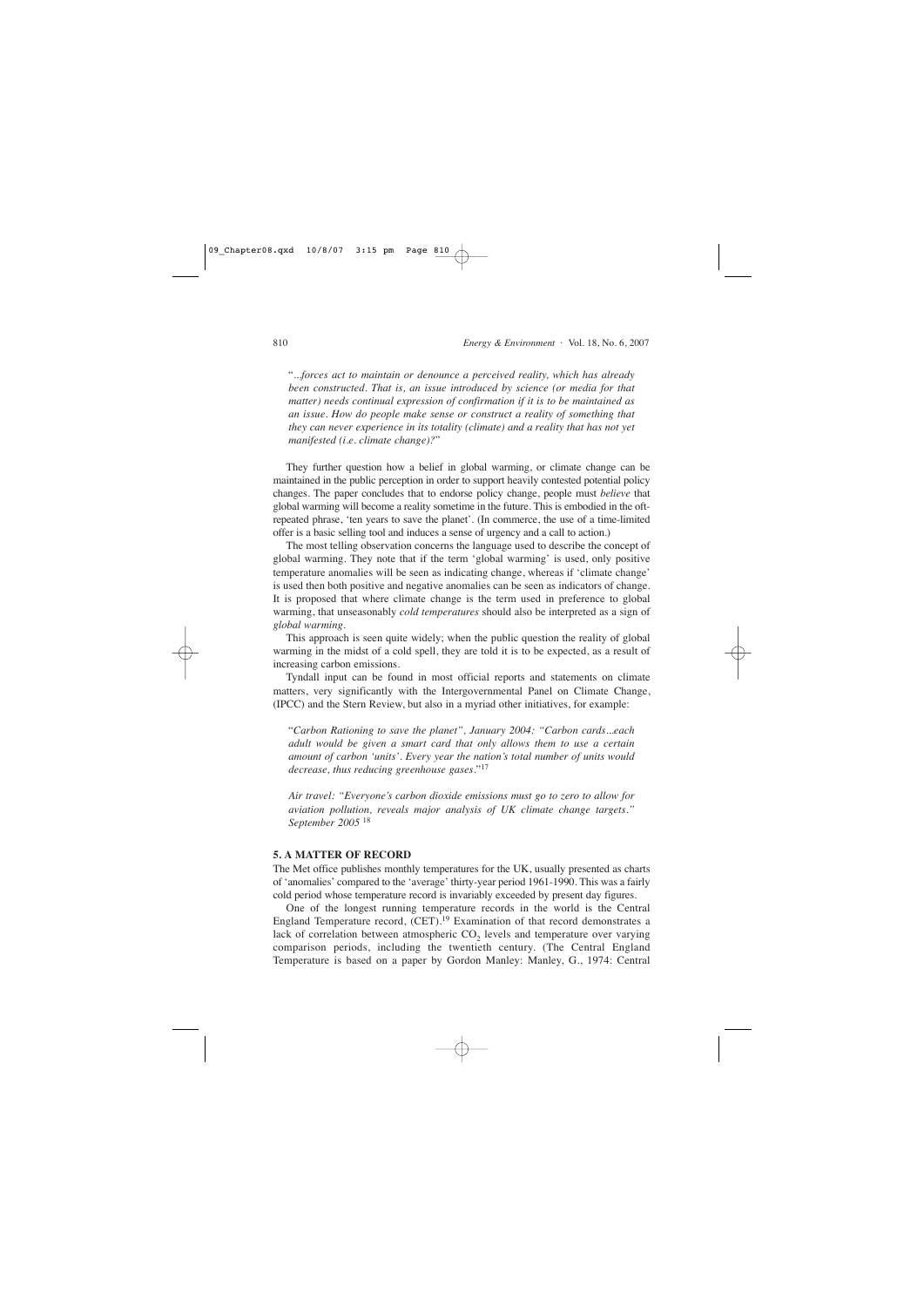England temperatures: monthly means 1659 to 1973. *Quarterly Journal of the Royal Meteorological Society*, 100, 389–405.)

Since 1997 to date, each yearly report by the Met Office contains one or all of the words and phrases, 'warmest, highest, hottest', or, 'since records began.' For example, 2006 was a year for the record books:

"*In the UK, the year has been remarkable, with the Central England Temperature series setting a succession of records." It included the 'warmest ever autumn' with a mean temperature of 12.6°C.*<sup>20</sup>

The CET record shows however, that in 1729–31, 278 years previously, there were three successive hot autumns, 11.6°C, 11.8°C, and 11.8°C respectively. The difference of 0.8º is hardly significant over that time scale and September of 1729 was, until 2006, the hottest such month in the whole of the record from 1659.

The Climatic Research Unit (CRU) acknowledges these earlier warm periods but doesn't explain the lack of a  $CO<sub>2</sub>$  link.

*...seasonal and annual temperatures for the entire CET series...show unprecedented warmth during the 1990s, but earlier decades such as the 1730s and 1820s are comparable.* <sup>21</sup>

The 2006 press release lists the 'top ten warmest years', and their mean difference from 1961–90. Eight of those years occurred within the last 17, but 1959, a comparable year to 2004, was omitted, as were 1921, 1834 and 1733, only 0.01°C lower at a time when carbon dioxide levels were considerably less. If the situation were reversed to promote global cooling, a similar press release in 1698 for example, could have said, "Eight of the coldest years have occurred in the last fifteen". Rather than more extreme weather, the trend has been for a smaller range and a move away from the desperately cold times of earlier centuries. Temperatures from 1949 to 1986 show a downward trend, but in just five years from 1986 to 1990, they rose by almost 2 degrees, to stabilize since that point. Such a history is not consistent with a cause and effect, linear increase in  $CO<sub>2</sub>$ .

From  $1961-1990$ , atmospheric CO<sub>2</sub> increased by 11.5 percent, yet the period average temperature was lower than  $1931-1960$ . In that period, atmospheric CO<sub>2</sub> increased by a lowly 4 percent, yet the temperature average was 0.35°C higher than 1901–1930. Therefore, for the twentieth century, a direct temperature response to increasing atmospheric  $CO<sub>2</sub>$  levels is not apparent in the CET record.

In 2005, CET had decreased by 0.19°C from the high point of 10.63 in 1990 and although matched in 1999, there was no increase above 1990 levels until 2006. Of the last eleven years, seven show negative temperature change in spite of linear increases in  $CO<sub>2</sub>$ . In the UK at least, temperature and  $CO<sub>2</sub>$  seem to be heading in opposite directions.

#### **6. GLOBAL WARMING 'BEYOND ARGUMENT'**

However, the drive to convince the public otherwise was exemplified in a speech by the Rt Hon David Miliband MP, DEFRA, at the Audit Commission annual lecture, 19 July 2006: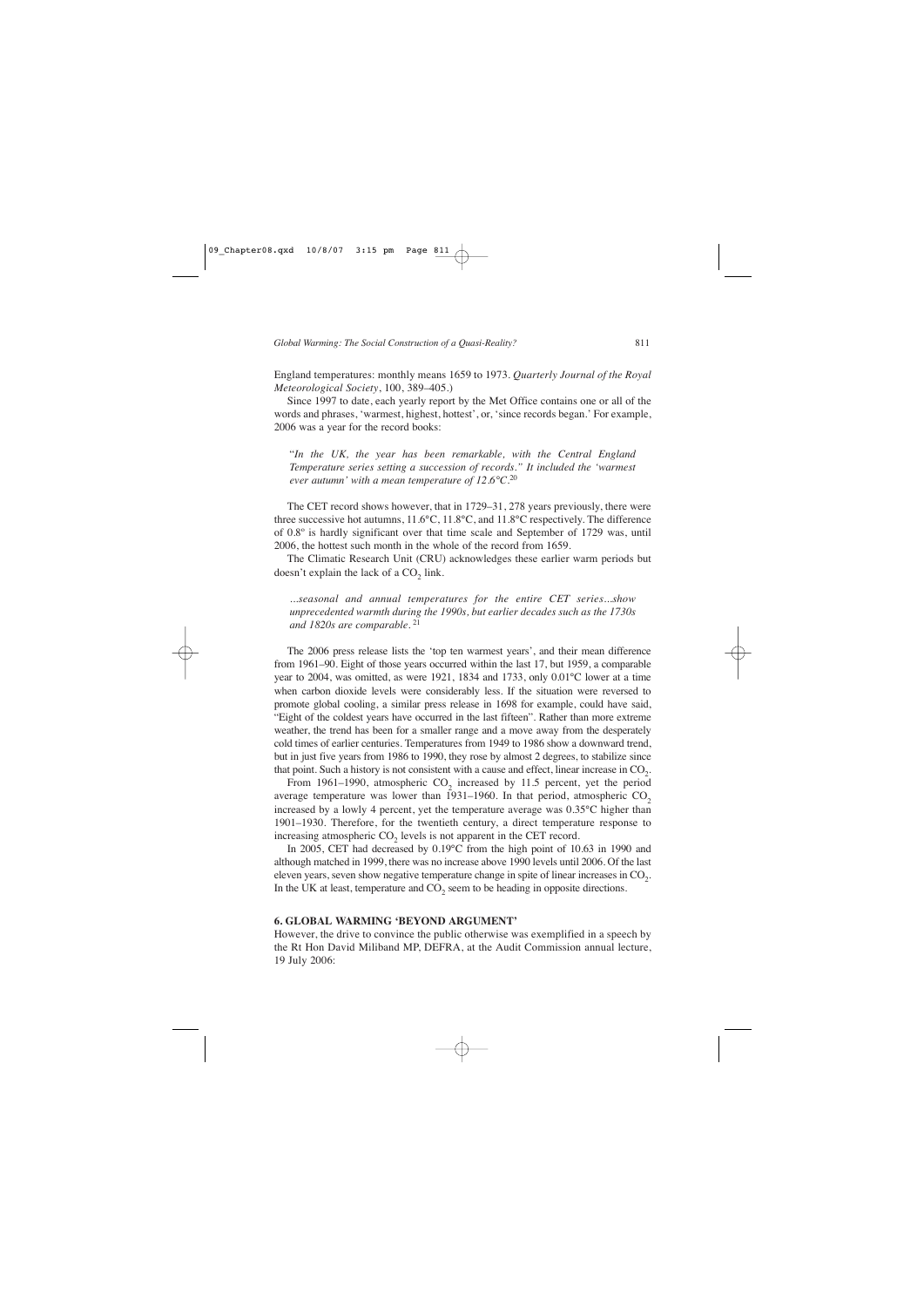"*So the science is increasingly stark. The potential to solve climate change is increasingly in our hands. Public awareness and concern has never been higher. The challenge is to translate awareness into action.*"22

A government-favoured think tank, the Institute for Public Policy Research, (David Miliband was an IPPR Research Fellow in the 1990s), had the following advice for public agencies interfacing with the public:

"*...it is our recommendation that, at least for popular communications, interested agencies now need to treat the argument as having been won.*"

"*This means simply behaving as if man-made climate change is real, and that individual actions to prevent further change will be effective. The UK Government's new climate-change slogan—'Together this generation will tackle climate change' (Defra 2006)—is but an example of this approach. It constructs...its own factuality.*"23

Since 2001, DEFRA has spent £110 Million on environmental campaigns, a major part of which is devoted to promoting the concept of anthropogenic global warming.<sup>24</sup>

#### **CONCLUSION**

It is clear that without continued reinforcement through press releases and media campaigns, public belief in global warming would be suspended. If the facts really did speak for themselves, there would be no need for the "science by press release" approach, designed to manipulate public perception. Unfortunately the separate issue of energy security has become entwined with that of global warming, introducing a major distortion to the most appropriate direction for energy policy in the coming decades.

#### **REFERENCES**

- 1. http://www.dti.gov.uk/energy/sources/coal/industry/page13125.html
- 2. http://www.planetark.com/dailynewsstory.cfm/newsid/42547/story.htm
- 3. http://www.defra.gov.uk/corporate/ministers/pdf/milibandtopm-letter060711.pdf
- 4. http://www.conservatives.com/tile.do?def=news.topic.page&topic=ENV
- 5. http://met.no/english/climate/index.html
- 6. http://andvari.vedur.is/vedurfar/yfirlit/index\_en.html?
- 7. http://climate.gi.alaska.edu/ClimTrends/Change/TempChange.html
- 8. http://pafc.arh.noaa.gov/climvar/climate-paper.html
- 9. http://climate.gi.alaska.edu/Bowling/FANB.html
- 10. http://climate.gi.alaska.edu/Bowling/AKchange.html
- 11. http://www.cru.uea.ac.uk/eclat/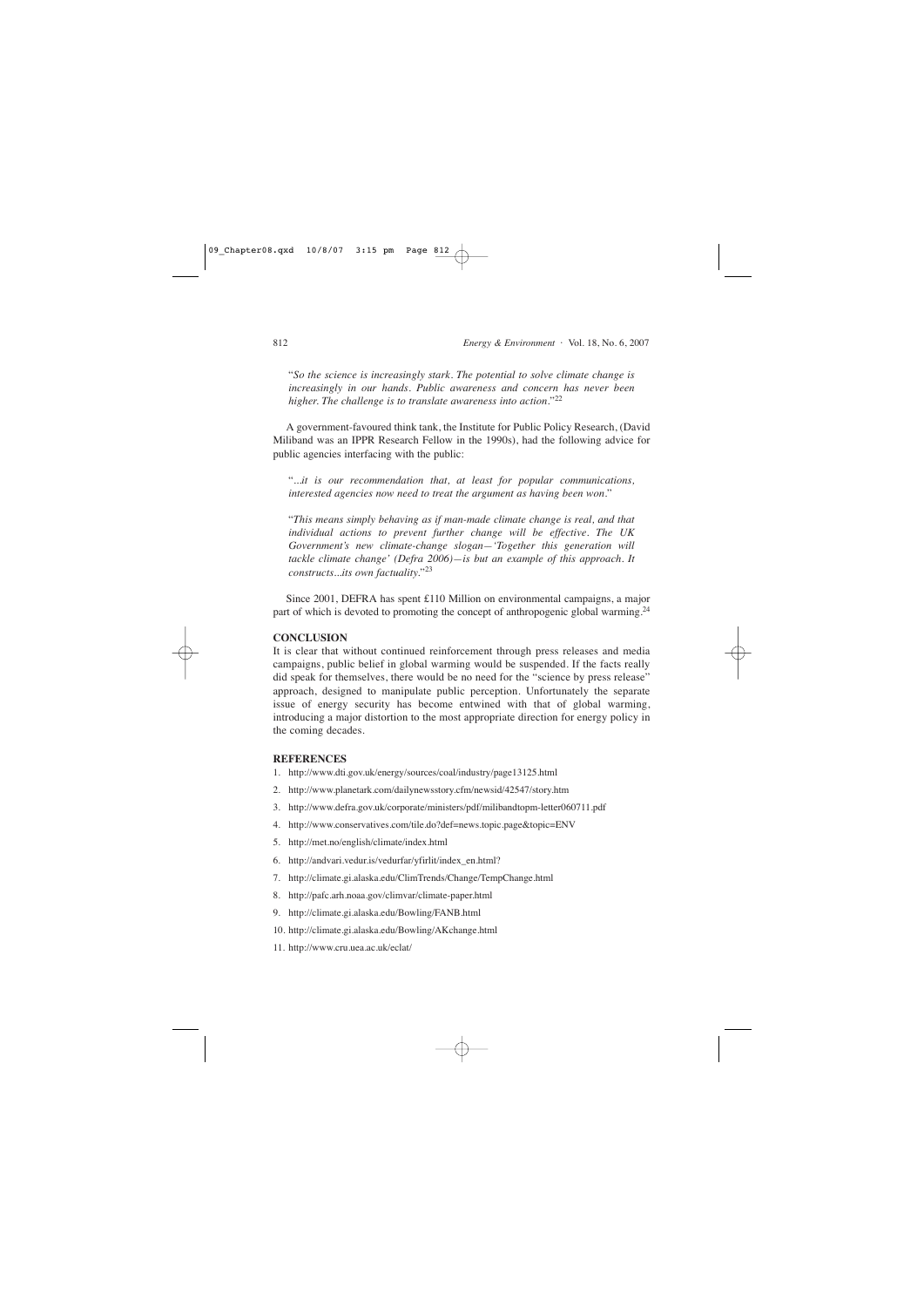- 12. http://www.stabilisation2005.com/
- 13. http://www.metoffice.gov.uk/research/hadleycentre/pubs/brochures/index.html
- 14. http://www.tyndall.ac.uk/publications/working\_papers/wp72\_summary.shtml
- 15. http://www.noc.soton.ac.uk/rapid//sis/sistop.php
- 16. http://www.tyndall.ac.uk/publications/working\_papers/wp58\_summary.shtml
- 17. http://www.tyndall.ac.uk/media/press\_releases/pr\_30.pdf
- 18. http://www.tyndall.ac.uk/media/press\_releases/tyndallpr21sep.pdf
- 19. http://www.metoffice.gov.uk/research/hadleycentre/CR\_data/Daily/HadCET\_act.txt
- 20. http://www.cru.uea.ac.uk/cru/info/ukweather/
- 21. http://www.metoffice.gov.uk/corporate/pressoffice/2006/pr20061214.html
- 22. http://www.defra.gov.uk/corporate/ministers/speeches/david-miliband/dm060719.htm
- 23. http://www.ippr.org.uk/publicationsandreports/publication.asp?id=485
- 24. http://www.theyworkforyou.com/wrans/?id=2007-03-06a.117329.h&s=climate+change #g117329.r0